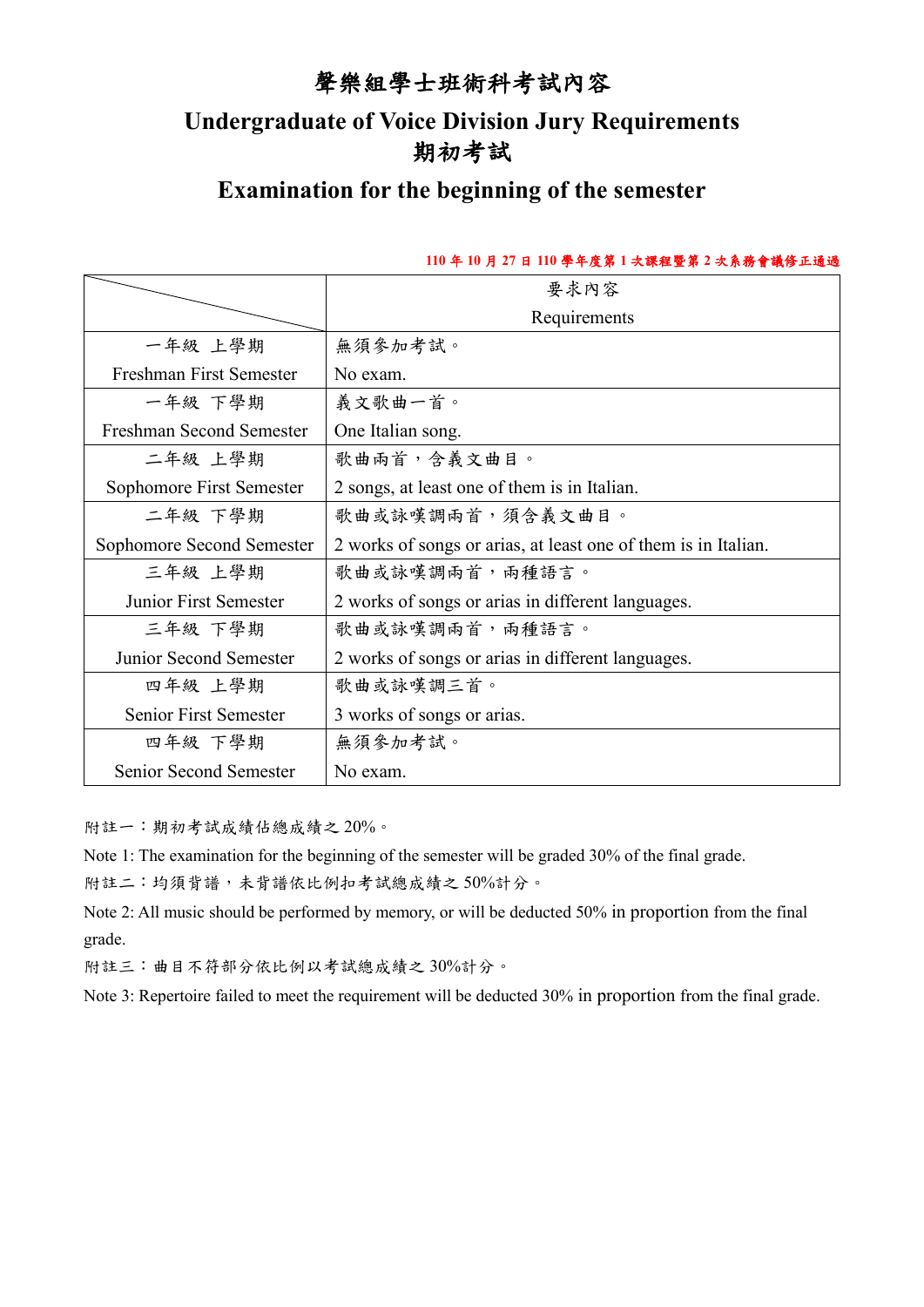# 聲樂組學士班術科考試內容

# **Undergraduate of Voice Division Jury Requirements** 學期考試

# **Final Examination**

#### **110** 年 **10** 月 **27** 日 **110** 學年度第 **1** 次課程暨第 **2** 次系務會議修正通過

|                              | 要求內容<br>Requirements                                          |
|------------------------------|---------------------------------------------------------------|
|                              |                                                               |
| 一年級 上學期                      | 歌曲兩首,至少一首為義大利文。                                               |
| Freshman First Semester      | 2 songs, at least one of them is in Italian.                  |
|                              |                                                               |
| 一年級 下學期                      | 歌曲兩首,至少一首為義大利文。                                               |
| Freshman Second Semester     | 2 songs, at least one of them is in Italian.                  |
| 二年級 上學期                      | 歌曲三首,至少兩首為義大利文。                                               |
| Sophomore First Semester     | 3 songs, at least two of them are in Italian.                 |
|                              |                                                               |
| 二年級 下學期                      | 歌曲或詠嘆調三首,至少一首為德文。                                             |
| Sophomore Second Semester    | 3 works of songs or arias, at least one of them is in German. |
|                              | 1. 歌曲三首。                                                      |
|                              | 3 songs.                                                      |
| 三年級 上學期                      | 2. 神劇、清唱劇、經文歌或歌劇詠嘆調一首。                                        |
| <b>Junior First Semester</b> | 1 aria from oratorios, cantatas, motets or operas.            |
|                              | 曲目須含義、德兩種語言。<br>∗                                             |
|                              | Including repertoire in Italian and German.                   |
|                              | 1. 歌曲三首。                                                      |
|                              | 3 songs.                                                      |
| 三年級 下學期                      | 2. 神劇、清唱劇、經文歌或歌劇詠嘆調一首。                                        |
| Junior Second Semester       | 1 aria from oratorios, cantatas, motets or operas.            |
|                              | * 曲目須含中、義、德三種語言。                                              |
|                              | Including repertoire in Chinese, Italian and German.          |
|                              | 1. 歌曲三首。                                                      |
|                              | 3 songs.                                                      |
|                              | 2. 歌劇詠嘆調一首。                                                   |
|                              |                                                               |
| 四年級 上學期                      | 1 aria from operas.                                           |
| <b>Senior First Semester</b> | 3. 神劇或清唱劇詠嘆調一首。                                               |
|                              | 1 aria from oratorios or cantatas.                            |
|                              | 須含中文、法文曲目。                                                    |
|                              | Including repertoire in Chinese and French.                   |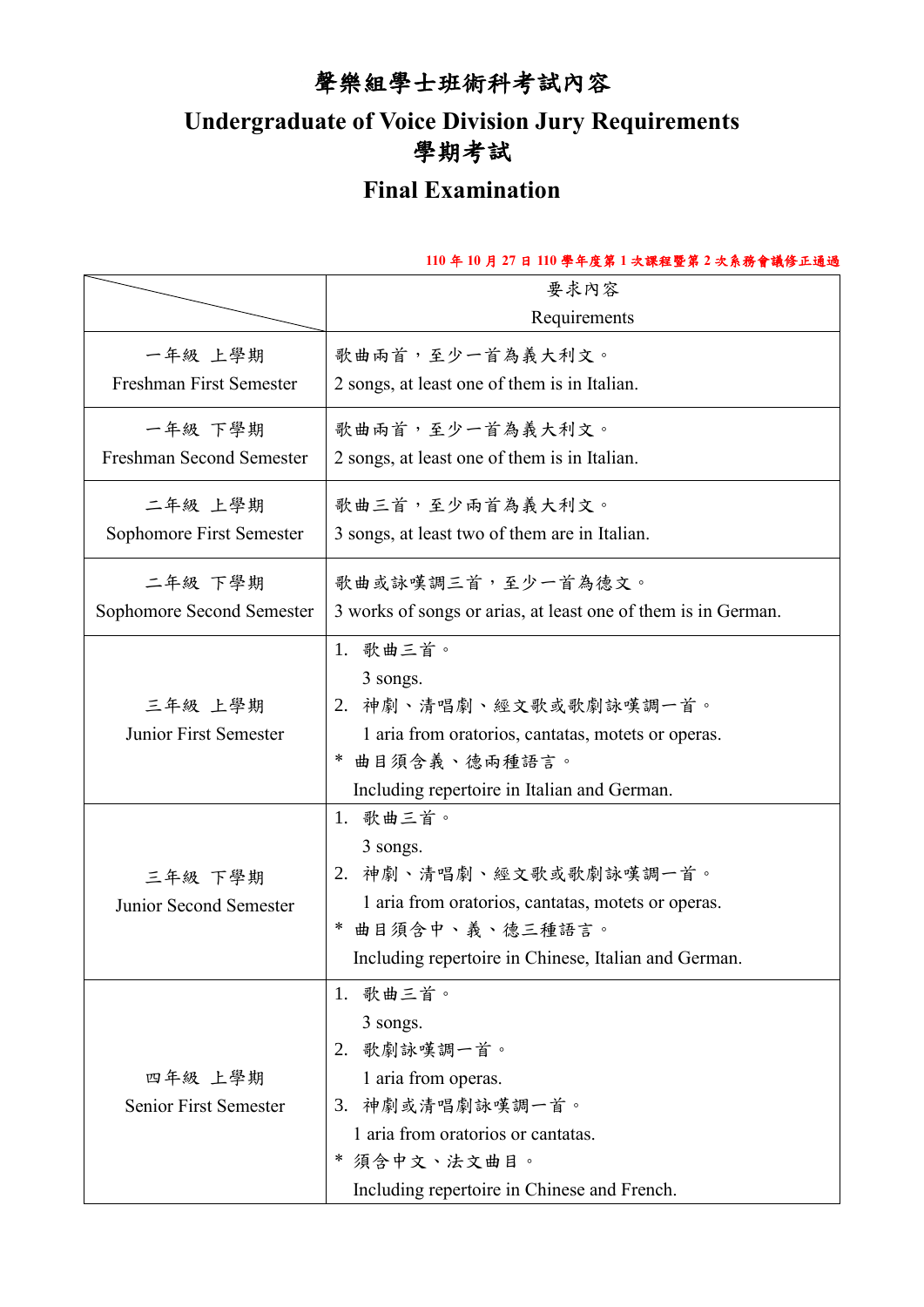| 四年級 下學期<br><b>Senior Second Semester</b> | 1. 歌曲三首<br>3 songs.<br>2. 神劇、清唱劇或歌劇詠嘆調兩首<br>2 arias from oratorios or cantatas.<br>* 須含中文、法文曲目。<br>Including repertoire in Chinese and French. |
|------------------------------------------|------------------------------------------------------------------------------------------------------------------------------------------------|
| 副修                                       | 一首歌曲。<br>song.                                                                                                                                 |

附註一:期末考試成績佔學期主修總成績之 80%。

Note 1: The final examination will be graded 80% of the final grade.

附註二:開畢業音樂會之學期無須考試。

Note 2: Students who give graduate recitals are not required to take the final examination.

附註三:均須背譜,未背譜依比例扣考試總成績之 50%計分。

Note 3: All music should be performed by memory, or will be deducted 50% in proportion from the final grade.

附註四:曲目不符部分依比例以考試總成績之 30%計分。

Note 4: Repertoire failed to meet the requirement will be deducted 30% in proportion from the final grade. 附註五:考試曲目不得於其他學期之考試重複使用。

Note 5: Repertoire used in any final examination cannot be reused in other final examinations.

附註六:考試曲目不符規定依比例扣考試總成績之 30%。

Note 6: Repertoire failed to meet the requirement will be deducted 30% in proportion from the final grade. 附註七:術科優異獎以當學期之期末考試成績排序計算。

Note 7: The Outstanding Achievement Award recognizes only the grade of final examination.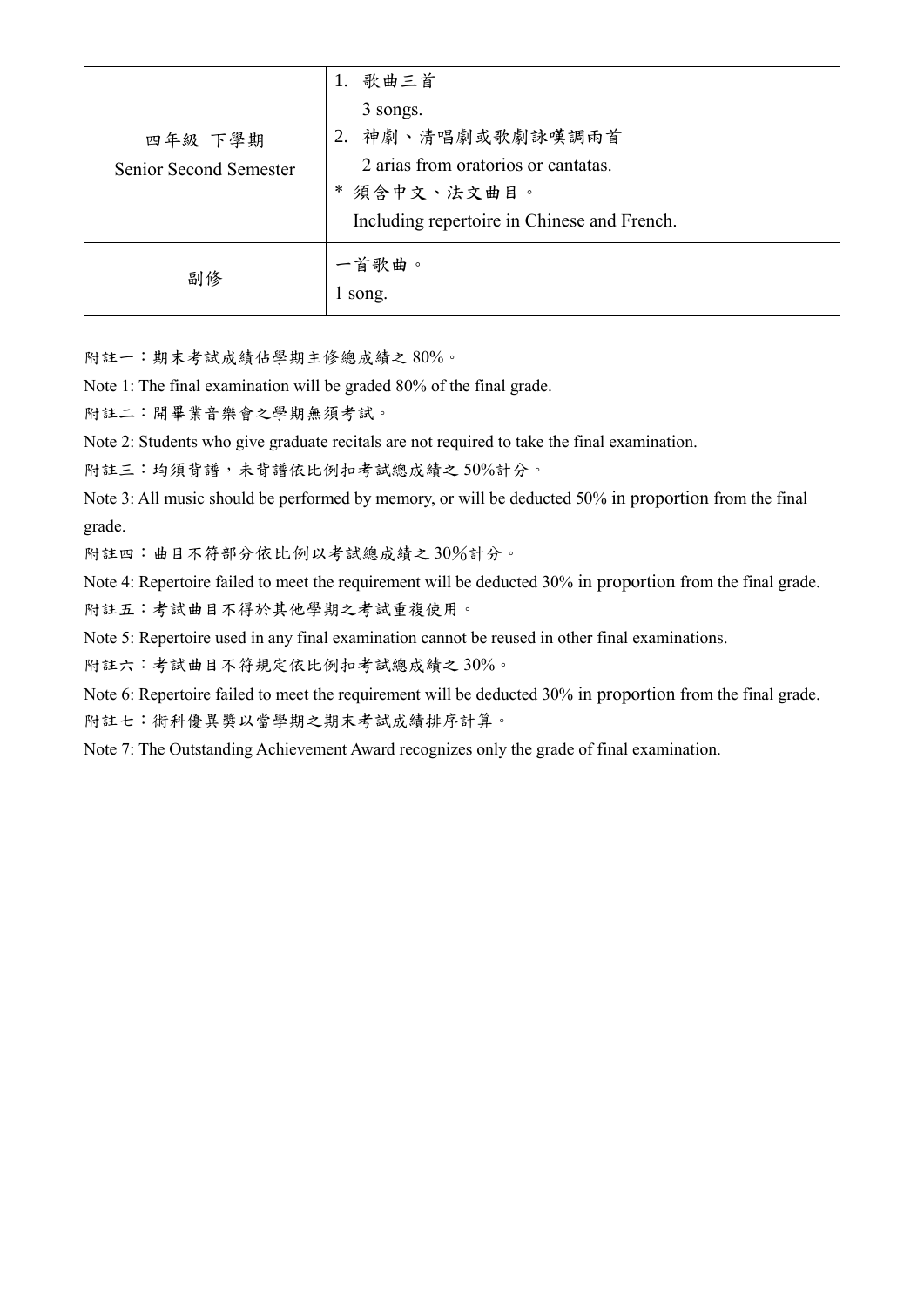### 聲樂組學士班畢業製作內容

### **Graduate Recital of Voice Division Requirements**

#### **110** 年 **10** 月 **27** 日 **110** 學年度第 **1** 次課程暨第 **2** 次系務會議修正通過

|                       | 要求內容<br>Requirements                                                      |  |  |  |  |
|-----------------------|---------------------------------------------------------------------------|--|--|--|--|
|                       |                                                                           |  |  |  |  |
| 畢業製作                  | 1. 曲目總長 40-50分鐘。                                                          |  |  |  |  |
| <b>Senior Recital</b> | The length of music is between 40-50 minutes.                             |  |  |  |  |
|                       | 2. 至少三種風格、三種語言。                                                           |  |  |  |  |
|                       | At least in 3 different styles, in 3 different languages.                 |  |  |  |  |
|                       | 曲目選自藝術歌曲、神劇、清唱劇、經文歌或歌劇。<br>3.                                             |  |  |  |  |
|                       | Repertoire chosen from art songs, oratorios, cantatas, motets and operas. |  |  |  |  |

附註一:除了室內樂曲目,均須背譜,未背譜依比例扣考試總成績之 50%。

Note 1: Except chamber music, all music should be performed by memory, or will be deducted 50% in proportion from the final grade.

附註二:考試曲目不符規定依比例扣考試總成績之 30%。

Note 2: Repertoire failed to meet the requirement will be deducted 30 % in proportion from the final grade. 附註三:室內樂作品或重唱作品不得超過曲目總長度之四分之一。

Note 3: The length of chamber or ensemble music has to be less than a quarter of the entire program. 附註四:學期考試之曲目不得超過畢業音樂會曲目之四分之一。

Note 4: Repertoire of final examinations has to be less than a quarter of the program of the recital.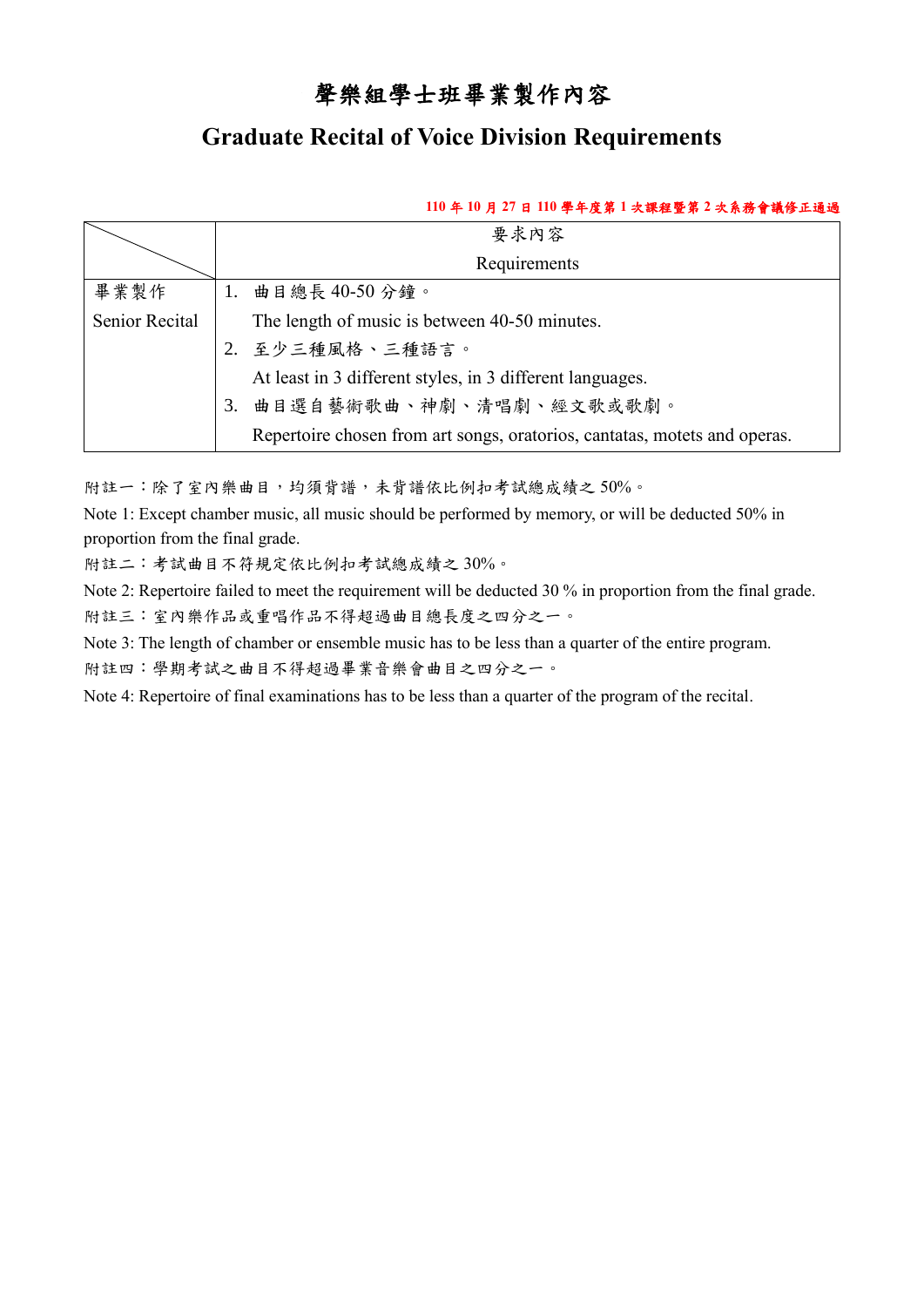### 聲樂組碩士班術科考試內容

## **Graduate of Voice Division Jury Requirements** 學期考試

## **Final Examination**

#### **110** 年 **10** 月 **27** 日 **110** 學年度第 **1** 次課程暨第 **2** 次系務會議修正通過

|                        | 要求內容                                                                     |  |  |
|------------------------|--------------------------------------------------------------------------|--|--|
|                        | Requirements                                                             |  |  |
| 碩士一年級 上學期              | 20分鐘以上之藝術歌曲及詠嘆調,至少兩種風格、兩種語言。                                             |  |  |
| First year of Master   | 20 minutes of art songs and arias in at least 2 distinctive styles and 2 |  |  |
| <b>First Semester</b>  | languages.                                                               |  |  |
| 碩士一年級 下學期              | 20分鐘以上之藝術歌曲及詠嘆調,至少三種風格、三種語言。                                             |  |  |
| First year of Master   | 20 minutes of art songs and arias in at least 3 distinctive styles and 3 |  |  |
| <b>Second Semester</b> | languages.                                                               |  |  |
| 碩士二年級 上學期              | 25分鐘以上之藝術歌曲及詠嘆調,至少三種風格、三種語言。                                             |  |  |
| Second year of Master  | 20 minutes of art songs and arias in at least 3 distinctive styles and 3 |  |  |
| <b>First Semester</b>  | languages.                                                               |  |  |
| 碩士二年級 下學期              | 25分鐘以上之藝術歌曲及詠嘆調,至少三種風格、三種語言。                                             |  |  |
| Second year of Master  | 20 minutes of art songs and arias in at least 3 distinctive styles and 3 |  |  |
| <b>Second Semester</b> | languages.                                                               |  |  |

附註一:以上曲目不得重覆,重覆部分不予計分。

Note 1: Repeated repertoire will not be graded.

附註二:均需背譜,未背譜部分依比例以考試總成績之 50%計分。

Note 2: All music should be performed by memory, or will be deducted 50% in proportion from the final grade.

附註三:曲目不符部分依比例以考試總成績之 30%計分。

Note 3: Repertoire failed to meet the requirement will be deducted 30% in proportion from the final grade. 附註四:音樂會完成後,寫作論文之學期可以論文相關樂曲考試,長度不拘。

Note 4: Student who completed the recital can perform the repertoire related to the dissertation in the final jury, with no limit on the length of music.

附註五:音樂會當學期不須考試。

Note 5: No jury is required in the current semester after the recital.